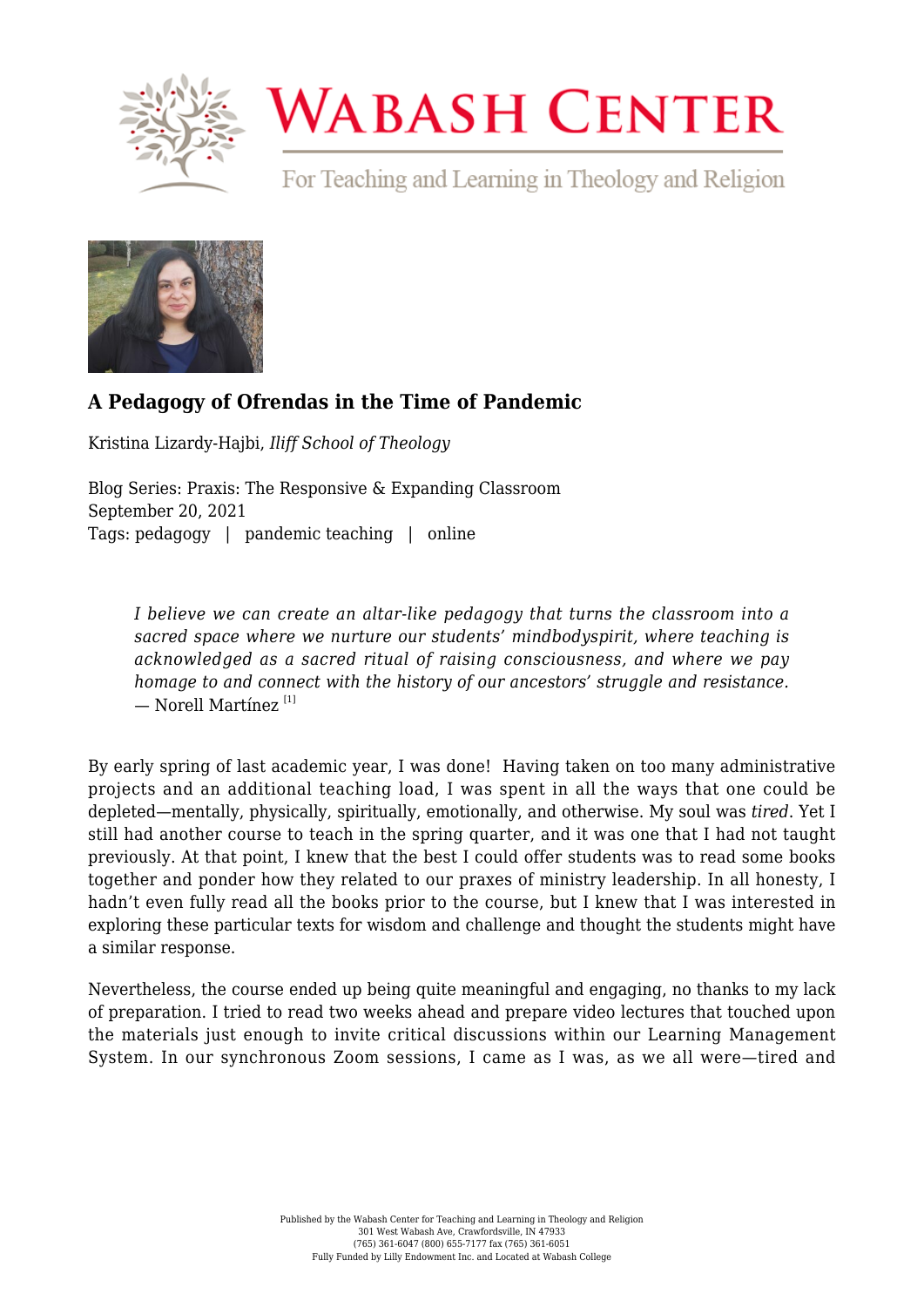overworked, but intrigued and enlivened (and frustrated at times) by the materials we were reading. It was not my best teaching nor my best course design; nevertheless, it was transformative for several students personally and professionally.

To make time this summer for rest and replenishment, I spent several days at a retreat center reading, journaling, and reflecting on the past year in preparation for the next one. While reading, I came across a teaching metaphor that spoke directly into my weary soul and encompassed all of what I had experienced in the last year and a half: a pedagogy of ofrendas (offerings). For Latinxs like me and millions of others around the globe, ofrendas are the things that one gives or sacrifices, usually for the love of and/or loyalty to what we hold most dear—our *familia* (family), our *comunidad de fe* (faith community), our *gente* (people). In our faith communities, we give *ofrendas* in the forms of money, resources, time, and talents. In broader Latinx cultures across time and location, however, ofrendas are most often shared on *altares* (altars), the purposes of which are to "create sacred spaces, spaces of prayer and ritual, and sites of offering and memory [. . . ] to connect with our ancestors," as described by Norell Martínez. Moreover, Martínez argues that we create such sacred spaces—such altares with ofrendas—in our educational work.

Ofrendas include all that we put into our courses in preparation, instruction, and evaluation, as well as our unique embodiments and care for the materials, our students' transformation and learning, and the creation of just pedagogical spaces. Martínez states this much more eloquently:

The mental and emotional energy we put into our lessons, the pedagogical tools we use. . . and the passion we have for raising consciousness are our ofrendas to our students. Likewise, we teach our students that the work they are doing, the knowledge they produce in our classroom, is their ofrenda.

By envisioning each contribution, we make to the learning experience as an ofrenda on the altar of the course, what is required of us as teachers is expanded beyond fixed notions of what a "proper" course should contain and what roles we should play as main contributors. In addition, no ofrenda is too small and each is experienced as an expression of intentionality and care toward the creation of an altar filled with the beauty of all contributions.

What if I had framed my entire course as an altar and each of our contributions as ofrendas? How might it have created an even more lovely, more sacred space for transformation (while at the same time allowing creative expression and acknowledgement of my own embodiment as a biracial Latina)? Given the world that we were surviving in the moment and the challenges each of us faced, I know now that what we offered collectively was enough; what I as a teacher offered was more than enough. All teaching and learning is altar-making, and my ofrendas only comprise one small part of the altar of any given course. In pandemic life, my ofrendas look different (much smaller, in fact); however, the sacredness of the ofrendas themselves is not diminished and, perhaps, is even increased.